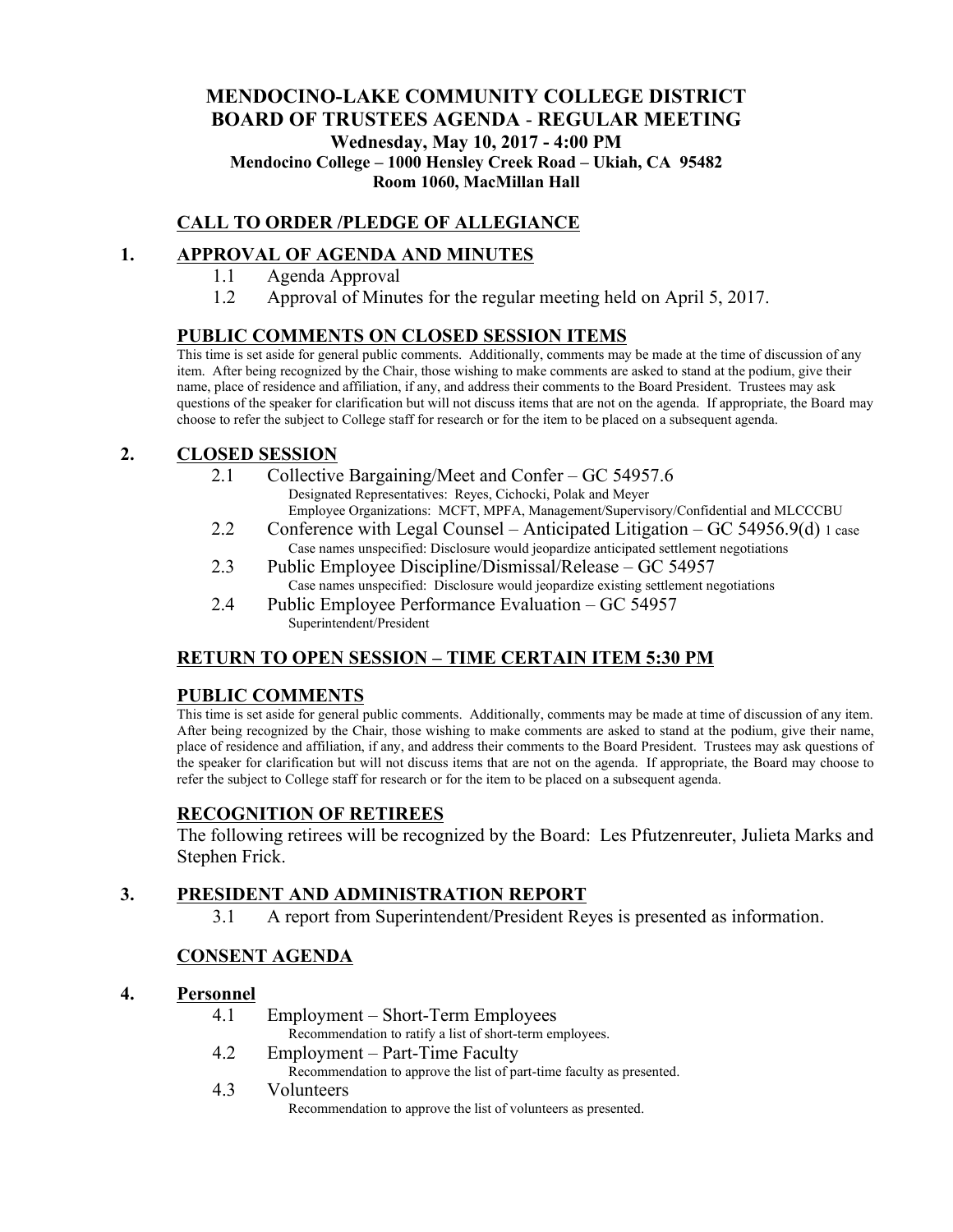| 4.4  | Resignation - Classified                                                                                                                                                                                                                                 |
|------|----------------------------------------------------------------------------------------------------------------------------------------------------------------------------------------------------------------------------------------------------------|
|      | Recommendation to accept the resignation of Ashley La Velle, Accounting Specialist effective May 11,<br>2017 and Nichole Haydon, Human Resources Technician effective May 24, 2017.                                                                      |
| 4.5  | Resignation - Faculty                                                                                                                                                                                                                                    |
|      | Recommendation to accept the resignation of Nora Danning, Non-Tenure Track, Categorically-Funded<br>Temporary Full-Time Faculty, Nursing effective May 24, 2017.                                                                                         |
| 4.6  | Employment – Educational Administrator                                                                                                                                                                                                                   |
|      | Recommendation to approve an academic administrator contract for Antonio Lopez, Dean of<br>Counseling and Student Programs effective July 1, 2017. Recommendation regarding the Director of<br>Special Programs to be made at the meeting.               |
| 4.7  | Employment – Classified                                                                                                                                                                                                                                  |
|      | Recommendation to be made at the meeting.                                                                                                                                                                                                                |
| 4.8  | Employment – Classified Administrator                                                                                                                                                                                                                    |
|      | Recommendation to be made at the meeting.                                                                                                                                                                                                                |
| 4.9  | <b>Administrator Contract Renewal</b>                                                                                                                                                                                                                    |
|      | Approval of administrator contract for MacAdam Lojowsky, Director of Facilities.                                                                                                                                                                         |
| 4.10 | Employment – Faculty – Categorically Funded                                                                                                                                                                                                              |
|      | Recommendation to be made at the meeting.                                                                                                                                                                                                                |
| 4.11 | Mendocino College Federation of Teachers, Tentative Agreement, 2017-2018<br>Recommendation to ratify the 2017-2018 Tentative Agreement between the Mendocino-Lake<br>Community College District and the Mendocino College Federation of Teachers (MCFT). |
| 4.12 | Mendocino-Lake Community College Classified Bargaining Unit/SEIU Local                                                                                                                                                                                   |
|      | 1021 (MLCCCBU), 2017-18 Reopeners (Modified)<br>Recommendation to receive the modified 2017-18 collective bargaining proposal as presented.                                                                                                              |
| 4.13 | Mendocino-Lake Community Collee District Reopeners to Mendocino-Lake                                                                                                                                                                                     |
|      | Community College Classified Bargaining Unit/SEIU, Local 1021 (MLCCCBU)                                                                                                                                                                                  |
|      | 2017-18 (Additional Reopeners for Temporary Employees)                                                                                                                                                                                                   |
|      | Presentation of the District's initial 2017-18 collective bargaining proposal.                                                                                                                                                                           |
| 4.14 | Four 10-Hour Day Work Week 5/30/17 through August 4, 2017                                                                                                                                                                                                |
|      | Recommendation to approve the four ten-hour days agreement as presented.                                                                                                                                                                                 |
|      |                                                                                                                                                                                                                                                          |

# **5. Other Items**

- 5.1 Fiscal Report as of March 31, 2017
	- Recommendation to accept the report as presented.
- 5.2 Student Trustee Privileges Recommendation to adopt/maintain the Student Trustee privileges as presented.
- 5.3 Donations Recommendation to accept the donated items as presented.
- 5.4 Quarterly Fiscal Status Report AB 2910 Recommendation to accept the report as presented.

## **6. ACTION ITEMS**

- 6.1 Award Contract Mendocino College Coast Center Commons Remodel Recommendation to award the contract to Ukiah Companies, Inc. dba Ukiah Construction in the amount of \$84,490.
- 6.2 Equal Employment Opportunity Multiple Methods Certification Recommendation to approve the certification form for 2016-17 as presented.
- 6.3 Naming of Plaza and Permanent Monument Recommendation to approve the naming of the plaza and establishment of a permanent monument.